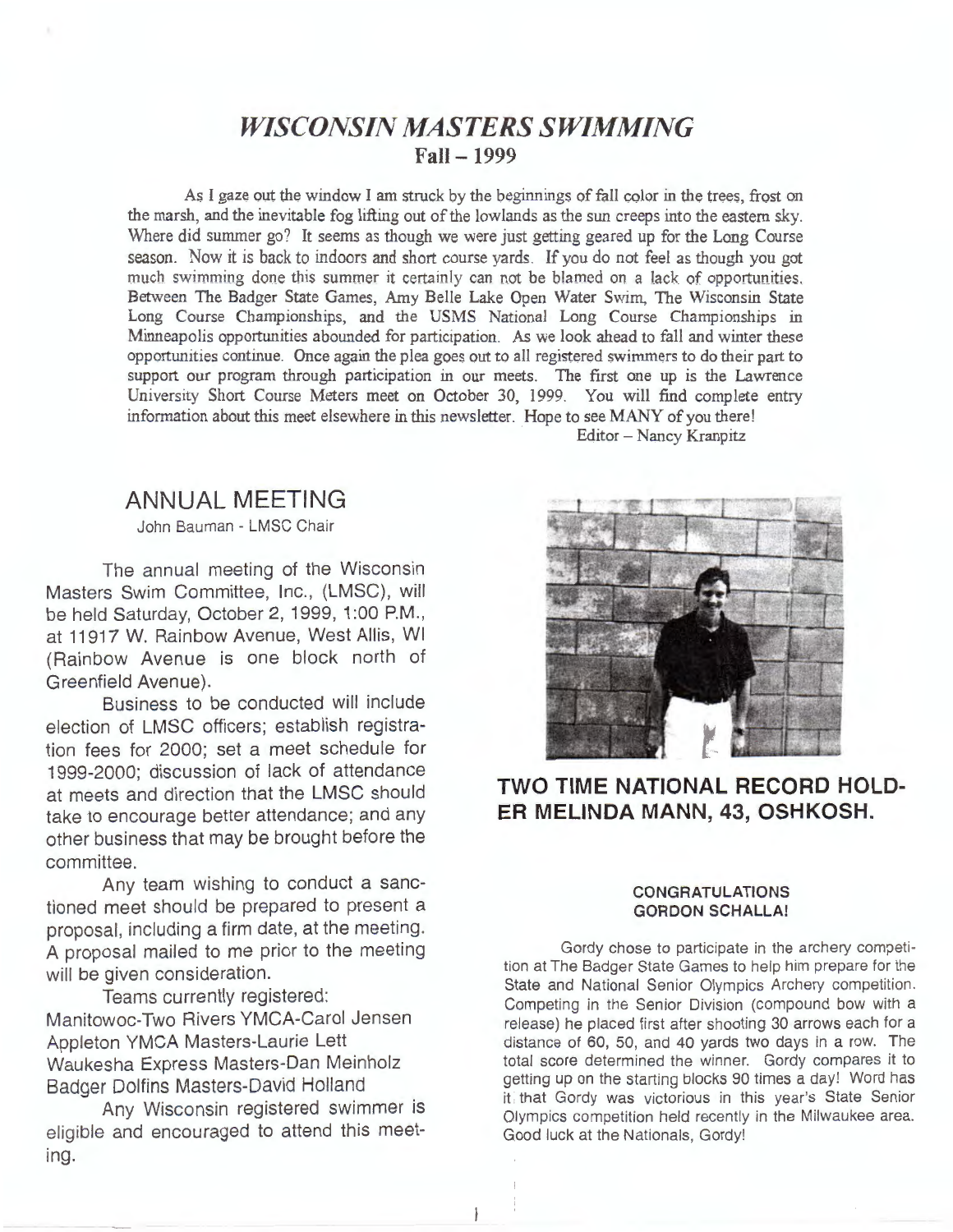# **FITNESS T I P S**

A Publication of the USMS Fitness Committee Editor, David Girilli August 1999

#### **Staying "Fit For Life"**  Janet Renner

Do you believe in being "Fit For Life"? You must, otherwise you wouldn't be reading this. Grab a pen and a piece of paper and write down what being "Fit For Life" means to you. For added incentive you'll also want to write down how you will benefit by being "Fit For Life". If your definition or benefit lists do not state your long-term actual physical goal for life, then write that down, too.

Next, create a plan to attain that goal. Be sure your plan is attainable. Now examine your plan. Is there any fun in it? Without fun, why do inspiration for others and this is one of the greatit? Be smart and throw in workouts, races, adventures that are totally different for you. Doing something totally "off the wall" to your normal routine always raises your endorphins, and we all want more than our share of endorphins! Endorphins do a body/mind good!

All right then, so you're motivated and have enlisted in working out, but you have those days where you are having a tough time psyching yourself up to exercise. Try doing any of these:

- Let yourself work out just for 1/2 the time of your scheduled workout, but do it with intensity... fast and furious.

- Take a moment to reflect on your long term goal and the impact that missing 1 day equals in your workouts for the week. Miss 1 workout in a 4-day program and that's 25%!

It isn't worth skipping your workout...go for it! Needing more incentive ... reflect for a time on how much better you've felt (mentally and physically) after having done your workout. Now reflect on how great you'll feel by just doing it.

OK, now that you're workout out, what do you do if you "hit the wall" during your workout? Imagine your shadow is pushing you, and working with you to finish. This is your source of inspiration, your buddy, your teammate. Together you pull each other along. This is assuming you've kept yourself properly fed and hydrated!

The more you do something the easier it gets and the more confidence you gain because you develop your own style and pace for accomplishing it. Chart your development and watch your style and pace evolve.

You and your working out are a source of est sources of motivation for yourself. Encourage your friends, family and acquaintances to go on a workout with you. Be gentle with them, and set your goal for that workout to inspire them to continue. Usually, this is not accomplished by showing off how great you are, but by leading them on with encouragement and tips, and reinforcing how great they are doing.

By being "Fit For Life" you enhance your mind-body spiritual quality of life. For many of us our bodies are the leader of how we feel about ourselves. Nourish your quality of life with a regular fitness program, and notice how each day seems brighter and easier to manage.

**Don't forget to send newsletter items and/or articles to**  $j$ nk@newnorth.net.

The aging process could be slowed down if it had to work its way through Congress.

### **WISCONSIN LONG COURSE CHAMPIONSHIPS**

Submitted by John Bauman

Forty eight swimmers participated August 6-8 in the Wisconsin State LC Championships at Wilson Park in Milwaukee. After several years of ideal weather our luck ran out and the meet was run in the rain on Saturday and with a very cold wind on Sunday. Despite the less than ideal conditions 36 individual and 9 relay State Records were set. A big "thank you" goes out to those who braved the weather to support this meet.

You know you 're getting old when getting lucky means you find your car in the parking lot.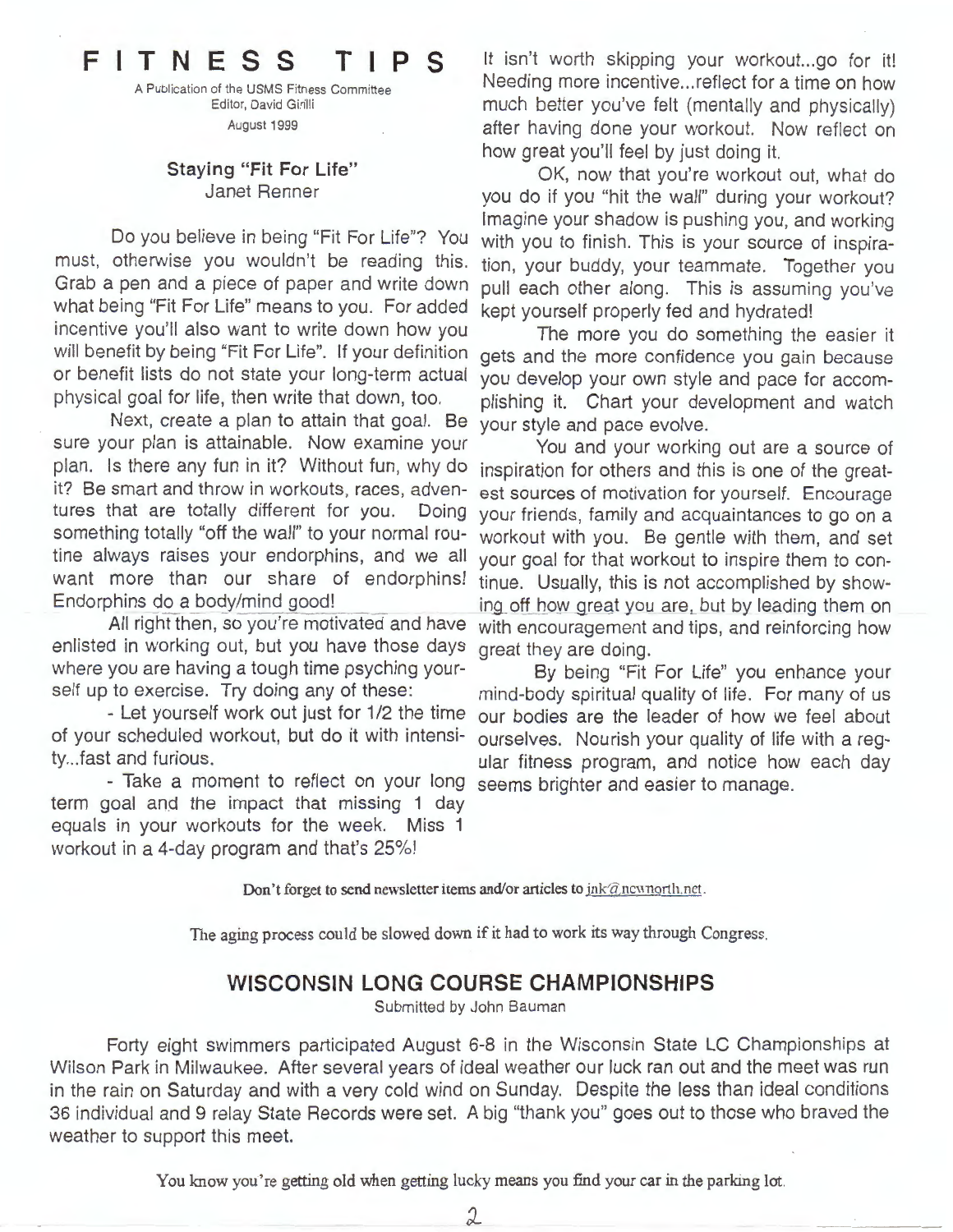#### WISCONSIN MASTERS AQUATIC CLUB SHORT COURSE METRIC SWIM MEET LAWRENCE UNIVERSI1Y October 30, 1999

- SPONSOR: WISCONSIN MASTERS AQUATIC CLUB
- SANCTION: USMS, INC. and LMSC for Wisconsin Sanction No. 209-011
- LOCATION: Lawrence University, Buchanan-Kiewit Aquatic Center, near comer of East College Ave. and Lawe St., Appleton, WI
- FACILITIES: 25 meter, 8 lane pool, non-turbulent lane lines, movable bulkhead, starting blocks and backstroke flags.
- DATE/TIME: October 30, 1999. Warm-up: 12:00 p.m. to 12:25 p.m. Meets starts at 12:30 p.m. and will end by 6:00 p.m.
- RULES: Official U.S. Masters rules will apply. All events are timed finals. Heats are pre-seeded slowest to fastest. Swimmers not submitting seed times will swim in slowest heats.
- AGE GROUPS: 5-year age groups. Cumulative age for relay teams. Age groups and sexes are combined to expedite meet. Age group is determined by the swimmer's age as of December 31, 1999.
- TIMING: Automatic timing system backed up with watches.
- WARM-UP PROCEDURE Lane 8 **will** be a start and sprint lane with swimming in one direction only and exiting from the side or end. Lanes 1-7 will be for circle swimming only. NO DIVJNG in lanes 1-7. It is prohibited for any swimmer to dive or jump into a warm-up pool in any location other than the designated sprint lanes. At the discretion of the meet director. an offender may be disallowed from competition for the remainder of the day and be disqualified from events he or she may have already swum that day.
- ELIGIBILITY: Open to all Masters Swimmers 19 years old or older. Each entrant must be a registered Masters Swimmer. Registrations will be accepted at the meet until 12:00 p.m. BUT NO LATER!
- ENTRY FEES: \$2.50/individual event. OR -- A Bargain rate: Pay only \$10. to swim a pentathlon. Fee for deck entries is \$4/ event. A pool surcharge of \$2.00 will be added to entry fee. Make checks payable to WISCONSIN MASTERS AQUATIC CLUB. No charge for relays.
- ENTRY LIMIT: Five individual events plus relays.

ENTRY DEADLINE: Entries must be received by meet director no later than October 23, 1998. Deck entries and late Masters registrations accepted **ONLY** until 12:00 p.m.



If it weren't for the last minute a lot of things wouldn't get done.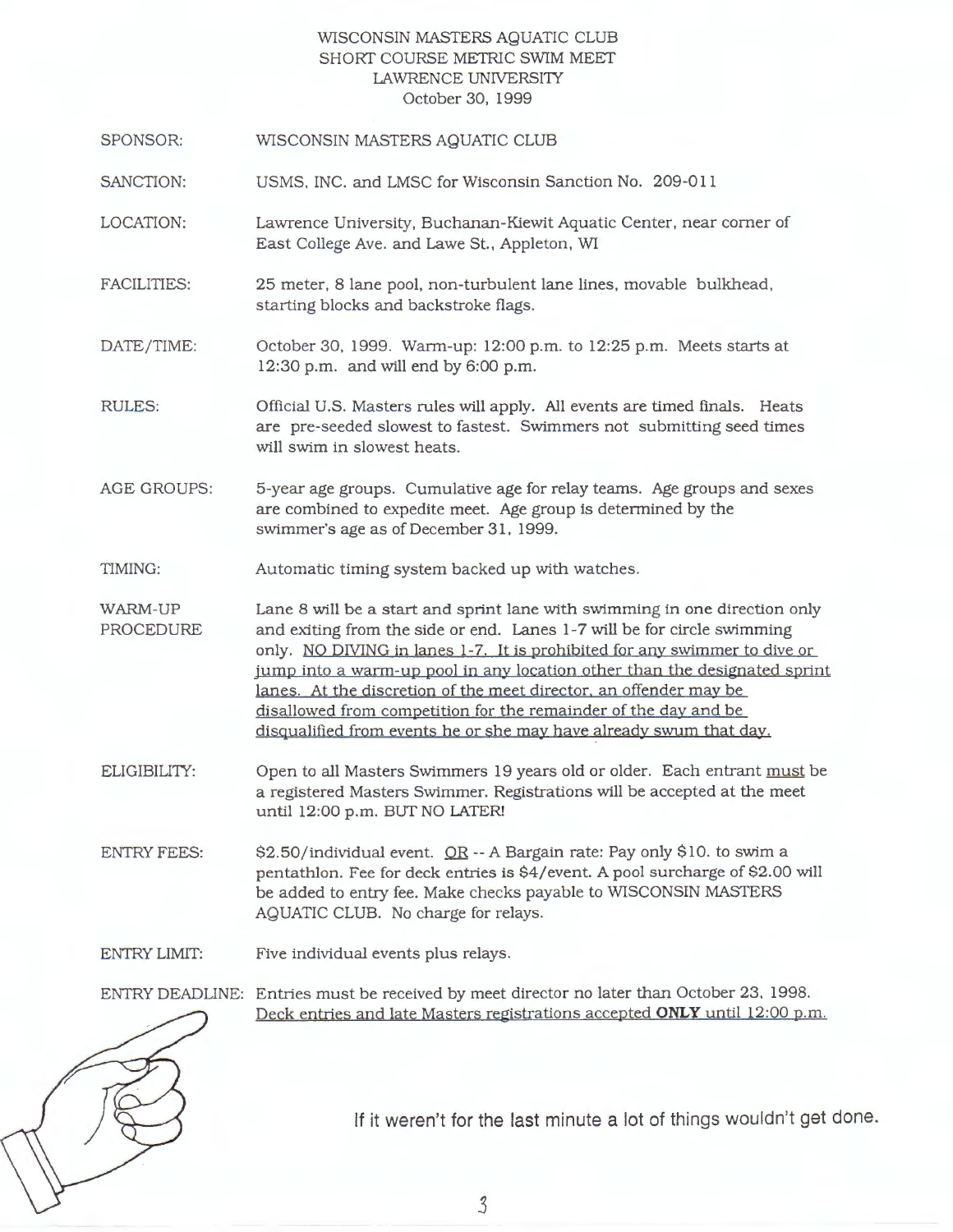ENTRY FORM: The official entry form must be used. One person per form. Waiver must be signed.

AWARDS: Ribbons for 1st, 2nd and 3rd places.

MEET DIRECTOR: Robert Swain, 2100 **N.** Eugene St., Appleton, **WI,** 54914. (920) 731-1913.

#### ORDER OF EVENTS:

- 1. 2. 3. 4. 5. 6. 7. 8. 9. 10. 50 m butterfly 400 m IM 100 m freestyle 200 m backstroke 100 m breaststroke 200 m freestyle 50 m backstroke 200 m fly 200 m mixed medley relay 50 m breaststroke
- 11. 200 m IM
- 12. 50 m freestyle
- 13. 100 m backstroke
- 14. 200 m breaststroke
- 15. 100 m butterfly
- 16. 100 m IM
- 17. 200 m mixed free relay
- 18. 400 m freestyle
- 19. 1500 m freestyle **(Limite d** to first 16 entries. Splits for 400 and 800 can be submitted for Top Ten & first 200 split can be used for Ironman Pentathlon entry.)

Each year the Minnesota Masters sponsors a postal pentathlon swim meet. Once again this year we will incorporate all three pentathlon events in our meet. Official entry forms for this postal meet will be available at our meet and the meet director will serve as the official certification person. In past years Wisconsin Masters have placed in this meet and have won events and set new records. Let's try and do it again this year.

Participants in our meet will be able to swim the five events of one of the three divisions of the Minnesota Masters Postal Pentathlon Meet for only \$10. Each participant swims a pentathlon of five events: Butterfly, backstroke, breaststroke, freestyle and individual medley. You may enter our meet and one of three pentathlons: Sprint. Middle Distance or Ironman. Our entry for fee for the five events is \$10. Events will be in the order described above.

#### **NOTICE: Minnesota Masters will charge a separate fee for entry in its postal pentathlon. Lawrence Meet entry fees DO NOT include the Minnesota Masters entry fee.**

POST-MEET: When the meet is over plan on burgers. pizza. Tex-Mex and refreshments or what have you at Good Company at the west end of College Avenue at the railroad crossing. (Northeast comer) It's on the way out of town and the food is good.

DIRECTIONS TO POOL: The pool at Lawrence University is on the main campus on East College Avenue which is Hwy 125 into the city. If coming from the north or south on Hwy 41. take the Hwy 125 off-ramp (West College Avenue) and go east all the way through the downtown business district to the campus on East College Avenue. The Chapel and Main Hall are on opposite sides of the street. Both are easy to spot! The pool is just east of and behind Main Hall on the south side of College Ave. Parking in and around campus is limited. If you're on College Avenue, go past the Chapel to the next stop/go light and tum left. Go one block, turn left again, go another block to Union Street and turn left again. There's a visitor's parking lot next to the Chapel and a fair amount of on-street parking in this general area. The rec center and pool are straight south of Union Street.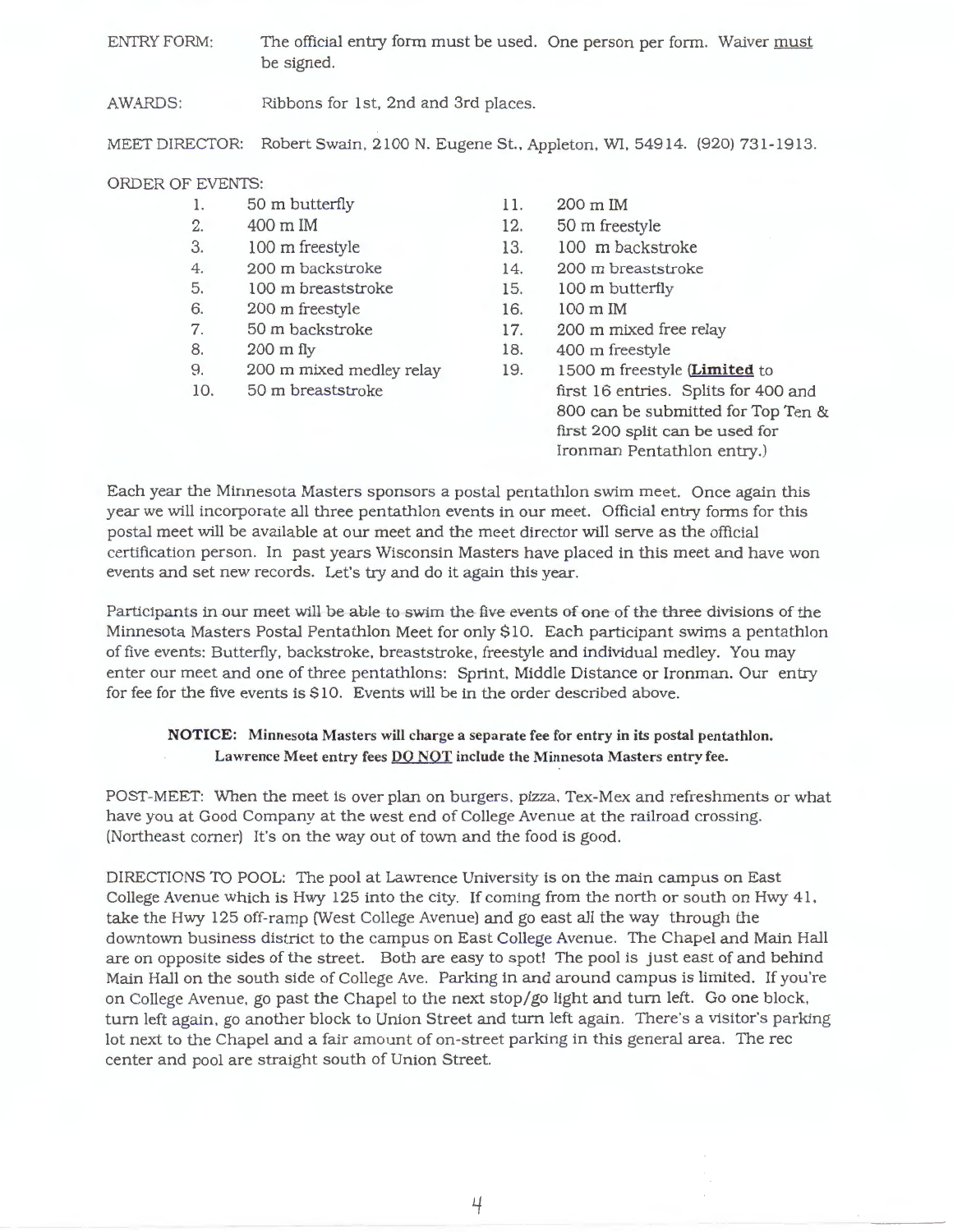#### **ENTRY FORM** SHORT COURSE METRIC MEET LAWRENCE UNIVERSITY October 30, 1999

Print Clearly, PLEASE

| NAME BIRTHDATE AGE SEX                                                                                         |                |  |                                                                                |  |
|----------------------------------------------------------------------------------------------------------------|----------------|--|--------------------------------------------------------------------------------|--|
| ADDRESS                                                                                                        |                |  |                                                                                |  |
| CITY The CITY And the CITY And the CITY And the CITY And the CITY And the CITY And the CITY AND THE CITY AND T |                |  | STATE ZIP                                                                      |  |
|                                                                                                                |                |  | PHONE USMS NO. USMS TEAM                                                       |  |
|                                                                                                                |                |  |                                                                                |  |
| Event # Seed Time                                                                                              |                |  | Event # Seed Time                                                              |  |
| Event # Seed Time                                                                                              |                |  | Event # Seed Time                                                              |  |
| Event # Seed Time                                                                                              |                |  | Event # Seed Time                                                              |  |
|                                                                                                                | ************** |  | Number of Entries $\omega$ \$2.50 + \$2.00 Pool Surcharge: \$                  |  |
|                                                                                                                |                |  | Pentathlon entrants: You pay only \$10.00 for five events plus pool surcharge. |  |

# 

#### MINNESOTA MASTERS PENTATHLON INFORMATION

The Minnesota Masters Postal Pentathlon has three divisions: Sprint, Middle Distance, and Ironman. If you plan to enter the pentathlon, place a check in the space provided below and enter the event numbers and seed times in the spaces above. You can enter five Lawrence Meet events for the price of four.

NOTICE: Minnesota Masters will charge a separate fee for entry in its postal pentathlon. Lawrence Meet entry fees DO NOT include the Minnesota Masters entry fee.

SPRINT PENTATHLON: 50 meters each stroke and 100 IM: Event #1: 50 fly; Event #7: 50 back;

Event # 10: 50 Breast; Event #12: 50 free; Event #16: 100 IM

MIDDLE DISTANCE PENTATHLON: 100 meters each stroke and 200 IM: Event #3: 100 Free; Event #5: 100 breast; Event #11: 200 IM; Event #13: 100 back; Event #15: 100 fly

IRONMAN PENTATHLON: 200 meters each stroke and 400 IM: Event #2: 400 IM; Event #4: 200 back; Event #6: 200 free; Event #8: 200 fly; Event #14: 200 breast

#### **WAIVER**

I, the undersigned participant, intending to be legally bound, hereby certify that I am physically fit and have not been otherwise informed by a physician. I acknowledge that I am aware of all the risks inherent in Masters Swimming (training and competition) including possible permanent disability or death, and agree to assume all of those risks. AS A CONDITION OF MY PARTICIPATION IN THE MASTERS SWIMMING PROGRAM OR ANY ACTIVITIES INCIDENT THERETO, I HEREBY WAIVE ANY AND ALL RIGHTS TO CLAIMS FOR DAMAGES, INCLUDING ALL CLAIMS FOR LOSS OR DAMAGES CAUSED BY NEGLIGENCE, ACTIVE OR PASSIVE, OF THE FOLLOWING: UNITED STATES MASTERS SWIMMING, INC, THE LOCAL MASTERS SWIMMING COMMITTEES, THE CLUBS, HOST FACILITIES, MEET SPONSORS, MEET COMM-ITTEES, OR ANY INDIVIDUALS OFFICIATING AT THE MEETS OR SUPERVISING SUCH ACTIVITIES. In addition, I agree to abide by and be governed by the rules of USMS.

Signed

Date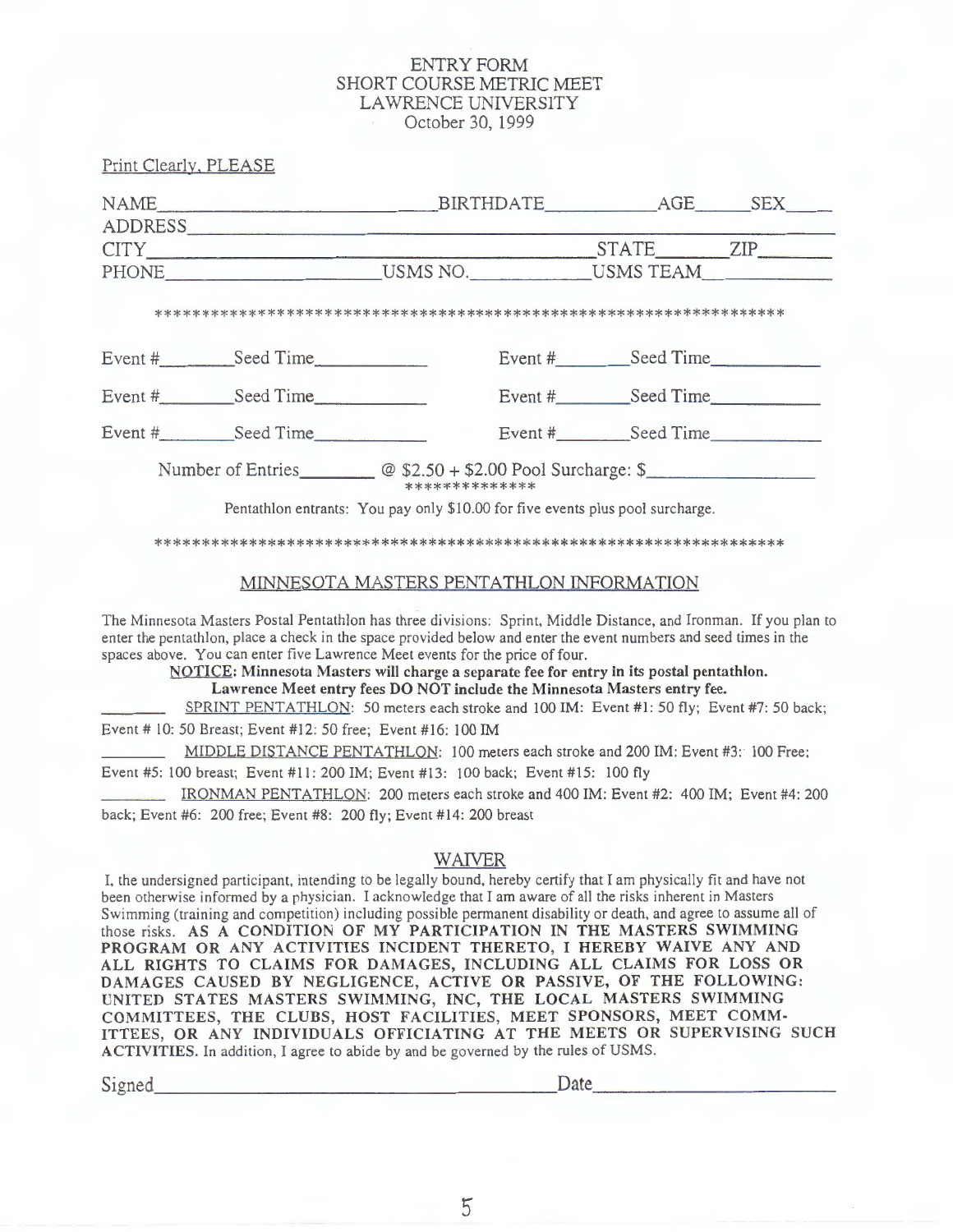#### CONGRATULATIONS TO THE FOLLOWING WISCONSIN MASTERS SWIMMERS FOR BEING NAMED AMONG THE TOP TEN IN THE USMS NATIONAL RANKINGS FOR SHORT COURSE YARDS IN 1999.

6

#### **INDIVIDUALS**

| Nicole Paplham 24                                                                                             | Doris Klitzke 63                                             |
|---------------------------------------------------------------------------------------------------------------|--------------------------------------------------------------|
| 3rd 50 Free : 25.25                                                                                           | 8th 50 Back :40.38                                           |
| 3rd 100 Free :54.19                                                                                           | 8th 100 Back 1:30.12                                         |
|                                                                                                               | 9th 200 Back 3:16.59                                         |
|                                                                                                               | 100 Fly 1:37.77                                              |
| 4th 200 free 1:59.61<br>1st 50 Back :27.49<br>3rd 100 Back :59.74<br>4th 200 Back 2:13.37<br>Betty Lorenzi 71 |                                                              |
|                                                                                                               |                                                              |
|                                                                                                               | 10th 100 Free 1:29.21                                        |
| Jennifer Dorius 24                                                                                            | 6th 200 Free 3:14.23                                         |
| 10th 100 Breast 1:13.41                                                                                       | 5th 500 Free 8:29.30                                         |
|                                                                                                               | 3rd 1000 Free 17:07.85                                       |
| Nancy Kellner 32                                                                                              | 5th 50 Back :44.63                                           |
|                                                                                                               |                                                              |
| 10th 500 Free 5:33.56                                                                                         | 5th 100 Back<br>5th 100 Back 1:37.33<br>4th 200 Back 3:32.28 |
| 10th 1650 Free 19:11.20                                                                                       |                                                              |
| 7th 200 Fly 2:24.84                                                                                           | 8th 100 IM 1:45.15                                           |
| Melinda Mann 42                                                                                               | Nark Gwidt 29                                                |
| 9th 50 Free : 26.61                                                                                           | 8th 1000 Free 10:45.14                                       |
| 2nd 50 Breast :33.44                                                                                          | 9th 200 Breast 2:19.28                                       |
| 2nd 100 Breast 1:13.22                                                                                        |                                                              |
| 3rd 200 Breast 2:39.46                                                                                        | Steven Lauffer 29                                            |
|                                                                                                               | 10th 200 Breast 2:19.99                                      |
| 10th 50 Fly : 29.02<br>4th 100 Fly 1:04.26<br>2nd 100 IM 1:05.25<br>4th 200 IM 2:25.08                        |                                                              |
|                                                                                                               | Antonio Portela 33                                           |
|                                                                                                               | 9th 50 Fly<br>: 23.79                                        |
| 6th 400 IM 5:18.56                                                                                            |                                                              |
|                                                                                                               | Alan Becker 56                                               |
|                                                                                                               | 9th 200 Fly 2:54.11                                          |
| Nancy-Leigh Fisher 47<br>4th 50 Free : 26.16                                                                  |                                                              |
| 4th 100 Free :57.44                                                                                           |                                                              |
| 4th 200 Free 2:05.81                                                                                          | Wesley Mayer 66                                              |
|                                                                                                               | 6th 100 Breast 1:23.04                                       |
| 4th 500 Free 5:38.93                                                                                          | 4th 200 Breast 3:06.47<br>×                                  |
| 3rd 1000 Free 11:33.74                                                                                        |                                                              |
| 2nd 1650 Free 19.36.82                                                                                        | Robert Kueny 68                                              |
| 2nd 50 Back : 29.40                                                                                           | 8th 200 Fly 3:31.39                                          |
| 2nd 100 Back 1:05.54                                                                                          |                                                              |
| 1st 200 Back 2:26.05                                                                                          | W Norgan Byers 71                                            |
| 6th 200 Fly 2:45.62<br>4th 400 IN 5:28.26                                                                     | 10th 200 Free 2:43.21                                        |
|                                                                                                               | 8th 1000 Free 15:51.37                                       |
|                                                                                                               | 7th 1650 Free. 26:16.67                                      |
| Nancy Ehrke 45                                                                                                |                                                              |
| 5th 50 Breast : 36.45                                                                                         | Alex MacGillis 70                                            |
| 7th 100 Breast 1:20.06                                                                                        | 9th 100 Breast 1:32.12                                       |
| Ingrid Stine 60<br><b>Contract Contract</b>                                                                   | Lynn Surles 81                                               |
| 9th 1650 Free 29:37.05                                                                                        | 7th 50 Free : 36.10                                          |
| 9th 200 Fly 3:51.89                                                                                           | 6th 100 Free 1:25.67                                         |
|                                                                                                               | 8th 500 Free 9:39.03                                         |
|                                                                                                               |                                                              |

RELAYS

Women 55+ 3rd 400 Free 6:17.51 I Stine, J Davis, B Lorenzi, D Klitzke 2nd 400 Medley 7:00.46 B Lorenzi, I Stine, D Klitzke, J Davis 3rd 800 Free 13:44.32 I Stine, J Davis, C Smollen, D Klitzke Women 65+ 2nd 400 Free  $7:06.97$ J Moldenhauer, F Zeuner, B Lorenzi, S Hasselbacher Men  $25+$ 10th 400 Medley 4:25.91 J Mueller, J Lourigan, C Beyer, T Lukens 8th 800 Free 9:04.42 C Beyer, K Kleppek, T Haines, J Lourigan **MEN 45+** 10th 200 Free  $1:42.74$ M Daley, E Ehrke, R Dickson, P Toumanoff 2nd 800 Free  $9:20.61$ J Couper, S Justinger, T Meehan, A Luetke Men 65+ 9th 200 Medley 2:41.61 G Schalla, J Bauman, A MacGillis, H, Drake 3rd 400 Free  $5:32.52$ J Bauman, R Kueny, B Payne, T Michelson 3rd 400 Medley 6:08.57 W Byers, J Bauman, R Kueny, T Michelson 4th 400 Medley 6:26.59 G Schalla, W Mayer, A MacGillis, L Surles Mixed 25+ 4th 400 Free  $4:35.95$ T Haines, F Jennings, S McKay, J Lourigan Mixed 45+ 2nd 400 Free  $4:10.14$ N Fisher, N Ehrke, T Meehan, S Justinger 4th 400 Medley 4:37.36 N Fisher, N Ehrke, D Pitman, T Meehan 5th 800 Free  $9:31.43$ T Meehan, N Ehrke, N Fisher, S Justinger Mixed 65+ 8th 200 Medley 2:59.96 B Lorenzi, J Bauman, T Michelson, B Kendall 2nd 800 Free 12:48.40 B Lorenzi, B Kendall, W Byers, R Kueny

You're getting old when you're sitting in a rocker and you can't get it started.

Middle age is when work is a lot less  $fun$  – and  $fun$  a lot more work.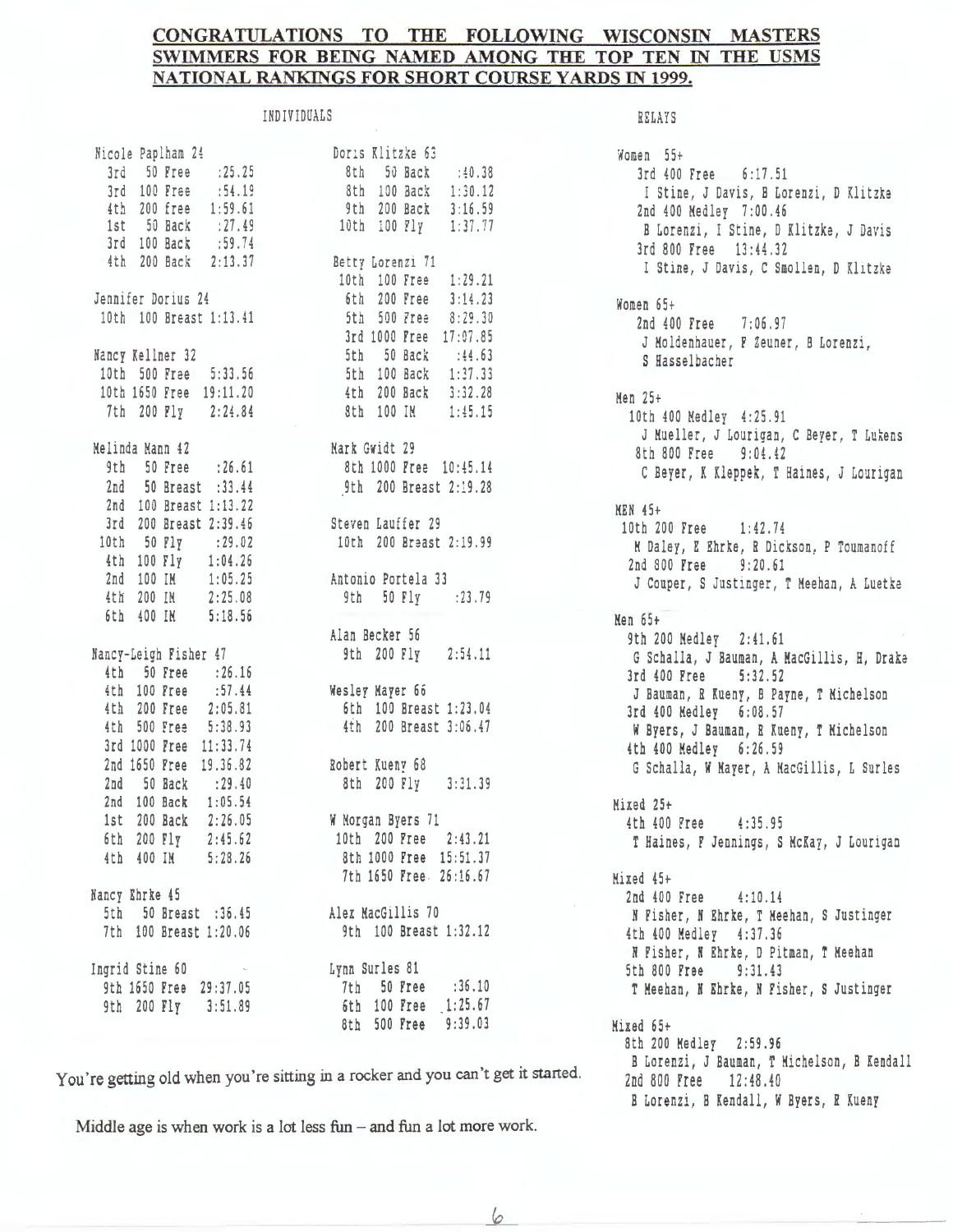

**WISCONSIN MASTERS SWIMMERS ENJOY A MEAL OUT AFTER THE STATE LC MEET IN AUGUST.** 

# **FITNESS TIPS**

The "Check Off Challenge" is a fitness event where by a swimmer uses a checklist printed on a tee shirt as motivation to swim all 18 short course events. The "Postal Pentathlon" requires participants to swim a certain distance of fly, back, breast, free, and IM and mail your results for comparison on a national level. These events are not necessarily competitive, but are an effort to get swimmers to try something different.



**SARA ALLEN, 24, ENJOYING A SUCCESSFUL LC NATIONAL MEET** 

# **USMS LONG COURSE METERS NATIONALS**

Submitted by John Bauman

Nine hundred forty nine swimmers participated in the Long Course USMS Nationals held August 19-23 at the University of Minnesota Aquatic Center, Minneapolis. Two Wisconsin clubs, Wisconsin Masters Aquatic Club and the Badger Dolphins Masters competed. A total of **77** Wisconsin individual and 8 relay State records were set as well as 5 National and 2 World records by Wisconsin registered swimmers.

WMAC's **Melinda Mann,** 43, placed 1st in 5 events and set **National Records** in the 50 and 100 meter breastroke races . Another WMAC member, **Nicole Paplham,** 25, placed 1st in 4 events.

Badger Dolphins' **Karen Morrison,** 41 , had one 1st. **Thomas Redig, 38, had four 1sts** including a **National** and **World Record** in the 50 fly. **James Sorensen,** 41 , had three 1 sts with a **National Record** in the 200 IM. The Dolphins also had four 1st place relays including a new **National** and **World Record** in the 160+ Mens 200 Medley Relay which featured Curt Lacount, David Holland, Thomas Redig, and James Sorensen.

WMAC finished in 10th place in combined scoring in the medium size team division. Bader Dolphins were 7th in the small team division.



**JOHN BAUMAN AND RAY DIEDERICH KEEP ALL SYSTEMS GOING AT THE STATE LC CHAMPIONSHIPS IN AUGUST AT WILSON PARK.** 

Don't forget to send newsletter items and/or articles to  $ink@newnorth.net$ .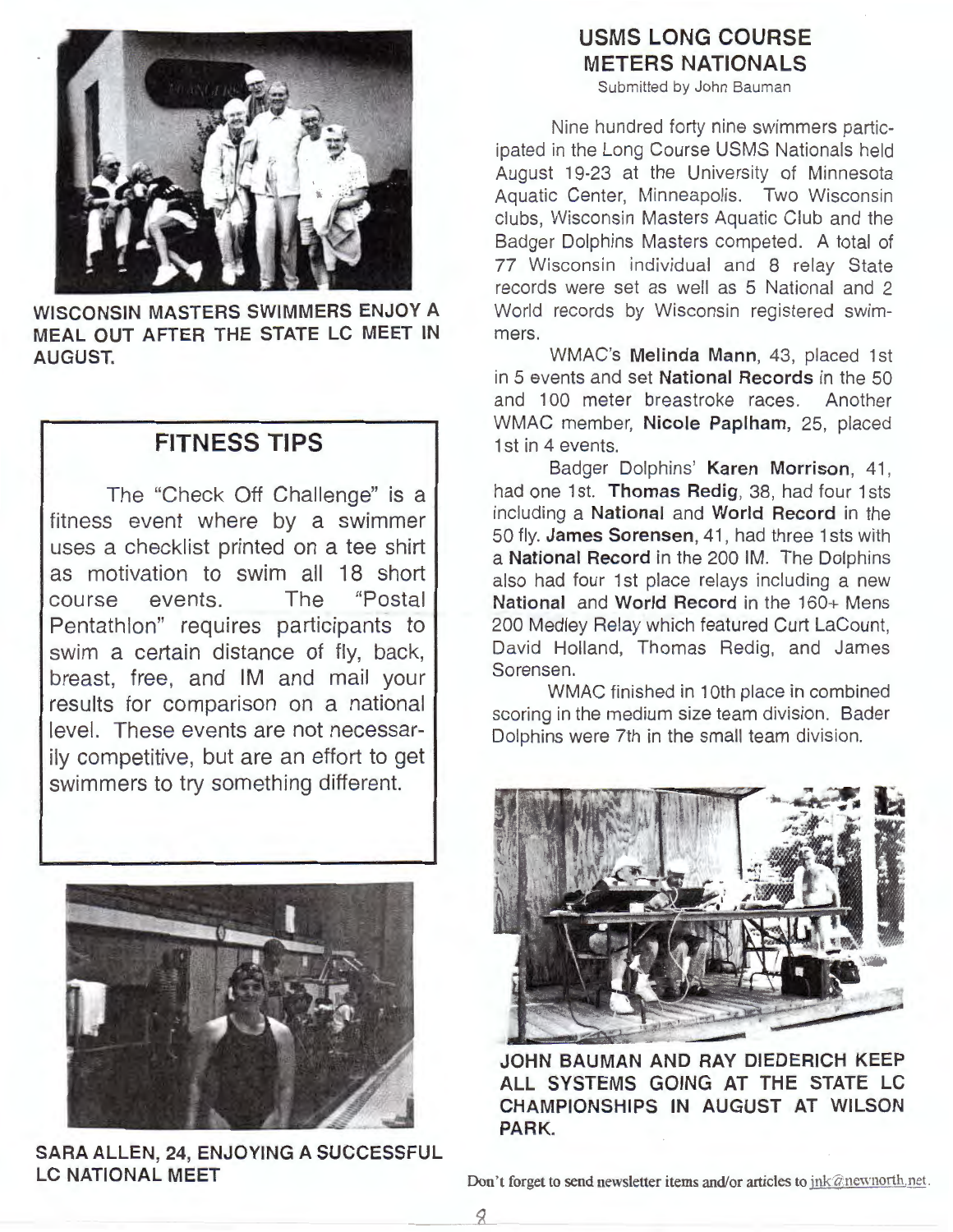### **FITNESS TIPS FOR THE BEGINNER**

Relax when swimming. As your hand enters the water the muscles of the hand and fore arm should be at ease. Blow slow bubbles, and learn to blow bubbles out your nose. Fewer strokes per 25 yards are better than more. Be video taped. Seeing is believing. Often, you may not realize a fault has developed with your stroke. Watch a videotape of your swimming with coaches and friends. Listen to the critique.

**Don't forget to send newsletter items and/or articles to**  $\frac{ink@newnorth.net}{mk@newnorth.net}$ **.** 



**NICOLE PAPLHAM, 25, 4 EVENT WINNER AT LC NATIONALS IN MINNEAPOLIS** 

**THE USMS 2000 SHORT** / **COURSE YARDS NATION-ALS MEET, ORIGINALLY SCHEDULED TO BE HELD IN PHOENIX, AZ, HAS BEEN RELOCATED TO THE IUPUI NATATORIUM, INDIANAPO-LIS, IN, AND WILL BE RUN APRIL 27-30, 2000.** 

Middle age is when it takes longer to rest than to get tired.



**PERRY ROCKWELL, JOHN BAUMAN, WES-LEY MAYER, AND MORGAN BYERS** - **3RD PLACE AT LC NATIONALS IN 280+ FREE RELAY.** 



#### **SIGNS YOU ARE NO LONGER A KID**

You 're asleep, but others worry that you 're dead. Your back goes out more than you do.

You quit trying to hold your stomach in, no matter who walks into the room

- You buy a compass for the dash of your car. You are proud of your lawn mower.
- Your best friend is dating someone half his age... and isn't breaking any laws.
- Your arms are almost too short to read the newspaper. You sing along with the elevator music.

You would rather go to work than stay home sick. You constantly talk about the price of gasoline. You enjoy hearing about other people's operations. You no longer think of speed limits as a challenge.

People call at 9 PM and ask, "Did I wake you?" You send money to PBS.

The end of your tie doesn 't come anywhere near the top of your belt.

You take a metal detector to the beach.

You wear black socks with sandals.

You know what the word equity means.

Your ears are harrier than your head.

You talk about "good grass" and you're referring to someone's lawn.

You get into a heated argument about pension plans. You got cable for the weather channel.

You can go bowling without drinking.

You have a party and the neighbors don't even know it.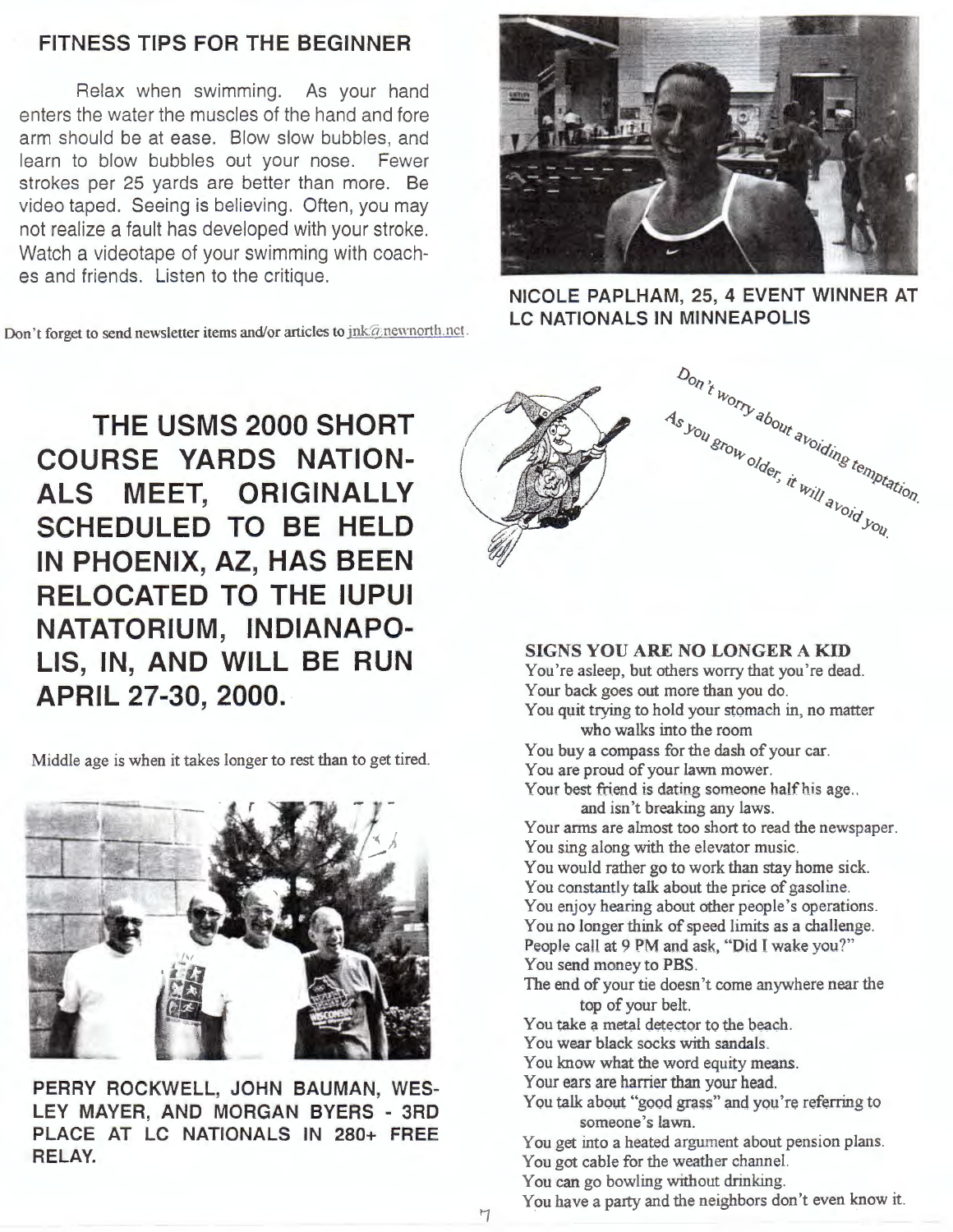

**AMY BELLE LAKE SWIM PARTICIPANTS** 



**AMY BELLE LAKE OPEN WATER SWIM**  July 17, 1999 Submitted by Ingrid Stine

Once again meet director Eric Jernberg picked a good day for the 1/2 mile and 1 mile lake swim. Despite a thunder storm at 5:00 AM and a cloudy day, the air and water temperatures were near 80 degrees.

Eighteen swimmers, ages 10 to 81, took part in the 1/2 mile swim including Wisconsin Masters swimmer Lynn Surles. The oldest participant, Lynn finished in 13th place with a time of 19 minutes 42 seconds.

The mile race had 24 swimmers including 9 Wisconsin masters. The fastest time was 21 :24. Meoldee Nugent, 32, finished 3rd overall (22:25) followed by Bill Curtis, 40 in 4th place (22:29). The other WMAC swimmers were Patty Jernberg who was burdened with a passenger on board (7 months pregnant), Carol Smallen, Ingrid Stine (oldest female), Tom Seoic, Tom Gragan, John Bauman, and Harlan Drake (Oldest male).

Eric had a little awards ceremony and all finishers received a participation medal and a candy bar. Eric will host the ONE HOUR SWIM in January, 2000, and another lake swim in July, 2000.



**MEET DIRECTOR ERIC JERNBERG WITH LYNN SURLES AT THE AMY BELLE LAKE½MILE SWIM** 

**WISCONSIN MASTERS SWIMMING NOW HAS AN E-MAIL ADDRESS.** IT IS: **wmac@execp.com** 

**Wisconsin Masters is also in the process of setting up a web site. At the moment it is NOT up and running. However, when it is up and running you will be able to access it through the same "address". We'll keep you posted as we make our progress.** 

#### **1999 SENIOR OLYMPICS SWIMMING**

Nancy Kranpitz

The Senior Olympics swimming competition was held Saturday, September 18, at the Walter Schroeder Aquatic Center. There was a good turnout of swimmers including 6 women in the 50-54 age group! About one half of the participants were familiar faces from **USMS** meets. It was wonderful to see many new to swimming competition enjoying their swims and having a good time. Good luck to all those who are heading to Orlando next month for the National Senior Olympics competition.